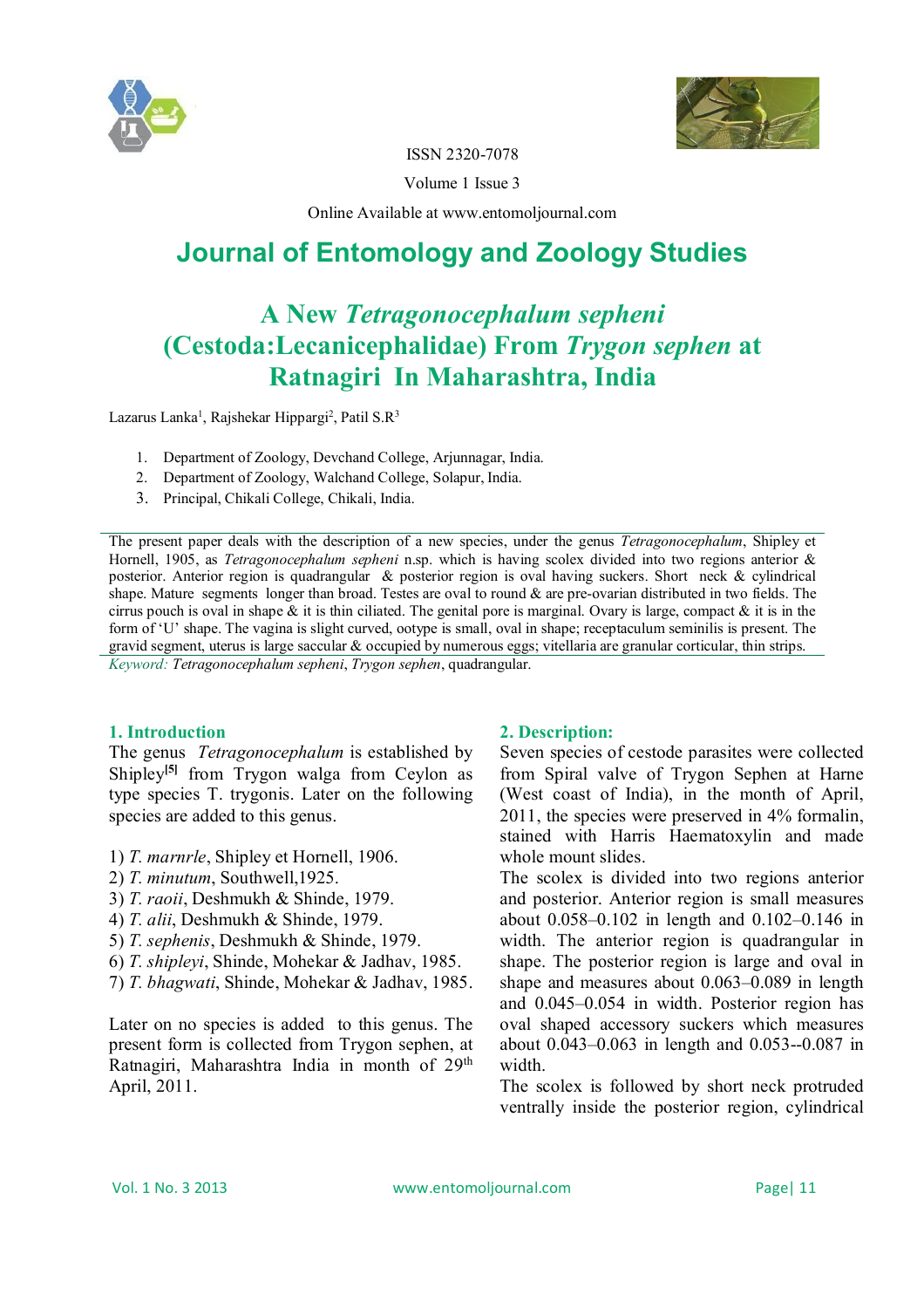in shape and measures about 0.175–0.204 in length and 0.141–0.146 in width.

The mature segments are longer than broad almost. Here the longer than broad and measures 1.142–0.157 in length and 0.325–0.481 in breadth. The testes are oval to round in shape and 25-30 in number, situated in anto half of proglottids arranged in two groups measures about 0.029–0.053 in length and 0.029 0.043 in width. The testes are pre-ovarian distributed maximum in two fields and less in centre. The cirrus pouch thin ciliated and measures 0.199 x 0.039 in length and breadth. The genital pore is marginal oval placed at posterior two third of the segment and measures 0.180x0.112 in length and breadth.

The ovary is large, compact, occupying  $1/6<sup>th</sup>$  of the posterior portion of proglottid, in the form of 'U' shaped, each lobe with blunt, acini, lobes extending anteriorly. It measures about 0.097– 0.116 in length and 0.288–0.291 in width. The vagina is slight curved, starts from genital atrium, extends upto the centre of the proglotdd, runs posteriorly and connects to the ootype and measures about 0.196x0.148 in length and breadth. The ootype is small, oval in shape and measures about 0.029x0.024 in length and breadth. The receptaculum seminilis is present.

The gravid segment measures about 1.447x0.048 in length and breadth, the uterus is large saccular extending antero posteriorly and measures about 1.345x0.369 in length and breadth.

The uterus is occupied by numerous eggs and measures about 0.029x0.024 in length and breadth.

The vitellaria are granular, corticular, thin strips, present at both lateral sides, from anterior margin of the segment to posterior margin of the segment.

### **3. Discussion**

 The worm under discussion is having length of scolex 0.058 -0.102, width of scolex 0.102- 0.146, neck very short, testes 25-30 in number, presence of seminal vesicle, ovary 'U' shaped, uterus tubular 1.345x0.369 in length and breadth.

- The present cestode differs from *T. trygonis* in having the length of the scolex 0.26 width, of the scolex 0.33 testes, 7-12 in number, eggs diameter 0.05.
- The present cestode differs from *T. uarnak* which is having length of the scolex, 0.22- 0.28, width of the scolex 0.21-0.41, presence of neck, testes 16-27 in number, ovary massive, bilobed and length of the uterus 5.



A:Scolex

**B:Mature Segment** 



- The present cestode differs from *T. minimum* which is having the length of the scolex 0.53, width of the scolex 0.44, presence of neck, testes 38-63 in number, ovary quadrangular, with follicles and the length of the uterus 4.5.
- The present tapeworm differs from *T. raoi* which is having the length of the scolex 0.68  $-$  0.89, width of the scolex, 0.45 – 0.54, presence of the neck, testes 50-55 in number, length of uterus 3-18 and the length of the egg 2.94.
- The present worm differs from *T. alii* which is having the length of the scolex 0.74 width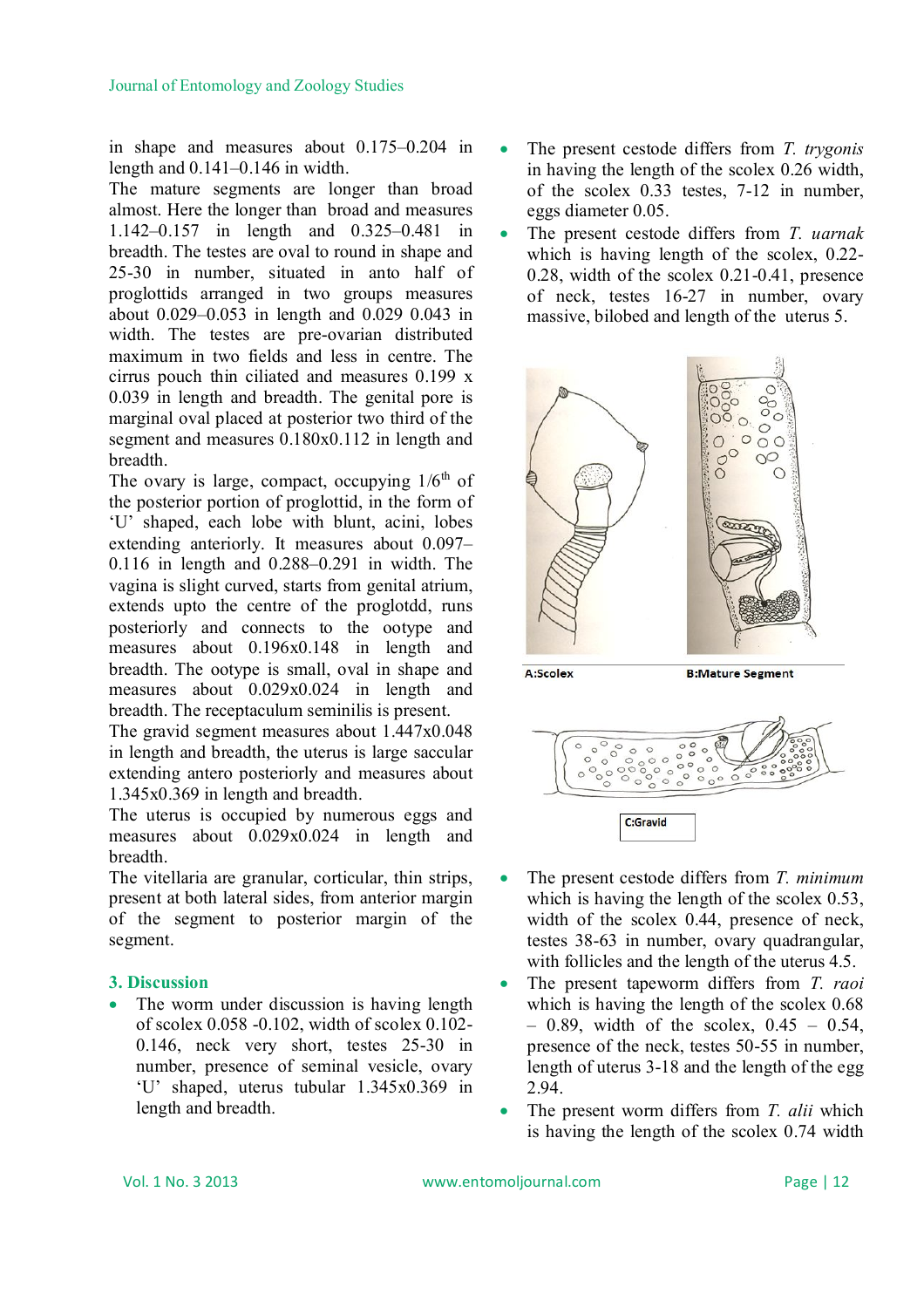of the scolex 0.80, neck absent, testes 40-45 in number, presence of external seminal vesides, ovary slightly 'U' shaped, with follicles, length of the gravid segment 2.55 in length of the uterus 2.40.

 The present tapeworm differs from *T. sephenis* which is having in the length of the scolex  $0.53-0.62$ , width of the scolex  $0.53-$ 0.55.

The above mentioned differentiating characters are necessary erection of a new species for this parasite and hence the name *T. sepheni* is proposed after the species name of the host.

| <b>Type species</b> | Tetragonocephalum sepheni n. sp. |  |
|---------------------|----------------------------------|--|
| Host                | Trygon sephen                    |  |
|                     | (Cuvier, 1871).                  |  |
| <b>Habitat</b>      | Spiral valve.                    |  |
| Locality            | Ratnagiri (West coast of India)  |  |
| Date of collection  | 29th April, 2011.                |  |

| Characte<br>rs                        | T.<br>trygons<br>is<br><b>Shiple</b><br>y et<br>Hornel<br>I, 1905 | T.uarna<br>$\boldsymbol{k},$<br><b>Shipley</b><br>et<br>Hornell<br>1906 | T.minutum<br>Southwell,<br>1925     | T. raoi<br><b>Deshmu</b><br>kh &<br><b>Shinde</b><br>1979 | T.bhagaw<br>ati<br>Shinde,<br><b>Jadhav</b><br>(1984) | T.alii<br><b>Deshmu</b><br>kh &<br><b>Shinde</b><br>(1979) | <b>T</b> .sephenis<br><b>Deshmukh</b><br>& Shinde<br>(1979) | T.<br>shipley<br>Shinde,<br><b>Mohek</b><br>$ar \&$<br><b>Jadhav</b><br>, (1984) | T.sephenis<br>$n$ .sp   |
|---------------------------------------|-------------------------------------------------------------------|-------------------------------------------------------------------------|-------------------------------------|-----------------------------------------------------------|-------------------------------------------------------|------------------------------------------------------------|-------------------------------------------------------------|----------------------------------------------------------------------------------|-------------------------|
| Worm<br>length                        | 27                                                                | 8.30                                                                    | 20                                  | 16.20                                                     | $20 - 25$                                             | 30-32                                                      | 10                                                          | 40                                                                               | 45                      |
| Worm<br>width                         | 0.8                                                               | $0.14 -$<br>0.4                                                         | 0.68                                | 0.38                                                      | $0.50 - 95$                                           | 0.73                                                       | 0.72                                                        | 1.83                                                                             | $0.20 - 0.476$          |
| <b>Scolex</b><br>length               | 0.26                                                              | $0.22 -$<br>0.28                                                        | 0.53                                | $0.63 -$<br>0.89                                          | $0.40 - 0.46$                                         | 0.74                                                       | $0.53 - 0.62$                                               | $0.50-$<br>0.56                                                                  | Quadrangul<br>ar, 0.543 |
| <b>Scolex</b><br>width                | 0.33                                                              | $0.21 -$<br>0.41                                                        | 0.44                                | $0.45 -$<br>0.54                                          | $0.48 - 0.54$                                         | $\blacksquare$                                             |                                                             |                                                                                  |                         |
| <b>Neck</b>                           | Present                                                           | Present                                                                 | Present                             | Present                                                   | Absent                                                | Absent                                                     | Present                                                     | Present                                                                          | Present                 |
| <b>Testes</b>                         | $7 - 12$                                                          | $16-27$                                                                 | $38 - 63$                           | 50-55                                                     | $37 - 38$                                             | 40-45                                                      | $36 - 38$                                                   | $\overline{12}$                                                                  | $21 - 25$               |
| External<br>seminal<br><b>Vesicle</b> | Present                                                           | Absent                                                                  | Present                             | Absent                                                    | Absent                                                | Present                                                    | Absent<br>internal<br>seminal<br>Vesicle<br>Present         | Present                                                                          | Present                 |
| Ovary                                 |                                                                   |                                                                         |                                     |                                                           |                                                       | Slightly<br>$\mathcal{I}$<br>shaped<br>with<br>Follicles   | Quadrangu<br>lar with<br>follicle                           | 'H'<br>shaped                                                                    | 'U'Shaped               |
| Gravid<br>segment                     | Massiv<br>e with<br>follicul<br>ar                                | Massive<br>with<br>follicula<br>r &<br>Bilobed                          | Guadrangu<br>lar with<br>follicular | $\cdot$ W<br>shaped<br>with<br>follicles.                 | 'H'shaped                                             | 2.55                                                       | 2.59                                                        | $1.78 -$<br>1.83                                                                 | 0.447x<br>0.481         |
| <b>Uterus</b><br>length               |                                                                   | 5                                                                       | 4.5                                 | 3.18                                                      | $0.86 - 0.92$                                         | 2.40                                                       | 2.3                                                         | $0.81 -$<br>0.92                                                                 | 1.345 X<br>0.369        |
| Eggs<br>diameter                      | 0.5                                                               | --                                                                      | $-$                                 | 2.94                                                      | $0.14 - 0.17$                                         | 0.04                                                       | 0.01                                                        | $-$                                                                              | 0.29X<br>0.024          |
| <b>Host</b>                           | Trygon<br>sephen                                                  | Trygon<br>sephen                                                        | Trygon<br>sephen                    | Trygon<br>sephen                                          | Trygon<br>sephen                                      | Trygon<br>sephen                                           | Trygon<br>sephen                                            | Trygon<br>sephen                                                                 | Trygon<br>sephen        |